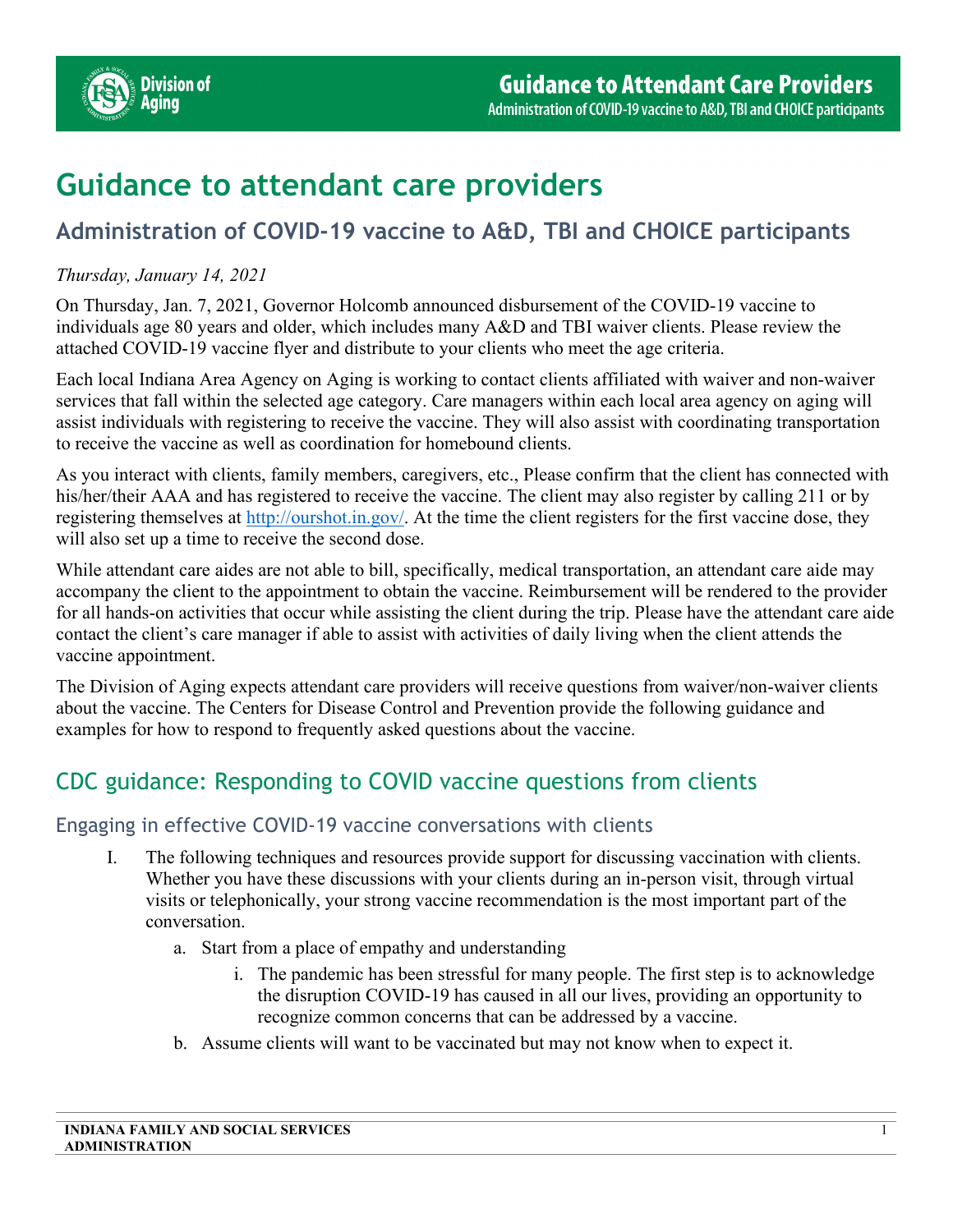

- c. Provide information to clients about the timeline for COVID-19 vaccines based on state guidance.
	- i. It is understandable how concerning it could be for clients if they cannot be vaccinated right away. Encourage them to continue taking steps to protect themselves from COVID-19.
	- ii. Let them know how you plan to share updates about vaccine availability.
- d. Give your strong recommendation
	- i. Let your guests know you plan to recommend COVID-19 vaccination for them. Clients consistently rank providers as their most trusted source for vaccine information. In this unique position, you are able to provide a strong recommendation that is critical for vaccine acceptance.
	- ii. Share the importance of COVID-19 vaccines to protect clients' health, as well as the health of those around them, or talk about your personal plans to get a COVID-19 vaccine.

#### **Example.**

*"I strongly recommend you get a COVID-19 vaccine once it is widely available…"*

*"…This shot is especially important for you because of your underlying health condition."* 

*"…I believe in this vaccine so strongly that I plan to get it as soon as it is available."* 

- e. Listen to and respond to client questions
	- i. If a client has concerns or questions, this doesn't necessarily mean they won't accept a COVID-19 vaccine. Sometimes clients simply want your answers to their questions.
	- ii. Your willingness to listen to their concerns will play a major role in building trust in you and your recommendation. Make it clear that you understand they have questions, and you want to answer them, so they feel confident in choosing to get vaccinated.
	- iii. Seek to understand your clients' concerns and provide information they need in a way they can understand it. Explore some of the vaccine questions patients ask about most and find tips for how to answer their questions: [Answering patient's questions.](https://www.cdc.gov/vaccines/covid-19/hcp/answering-questions.html)
- f. Wrapping up the conversation
	- i. Once you've answered their questions, let clients know that you are open to continuing the conversation.
	- ii. Encourage clients to take at least one action, such as:
		- 1. Scheduling another appointment, or
		- 2. Reading the additional information you provide them about COVID-19 vaccination.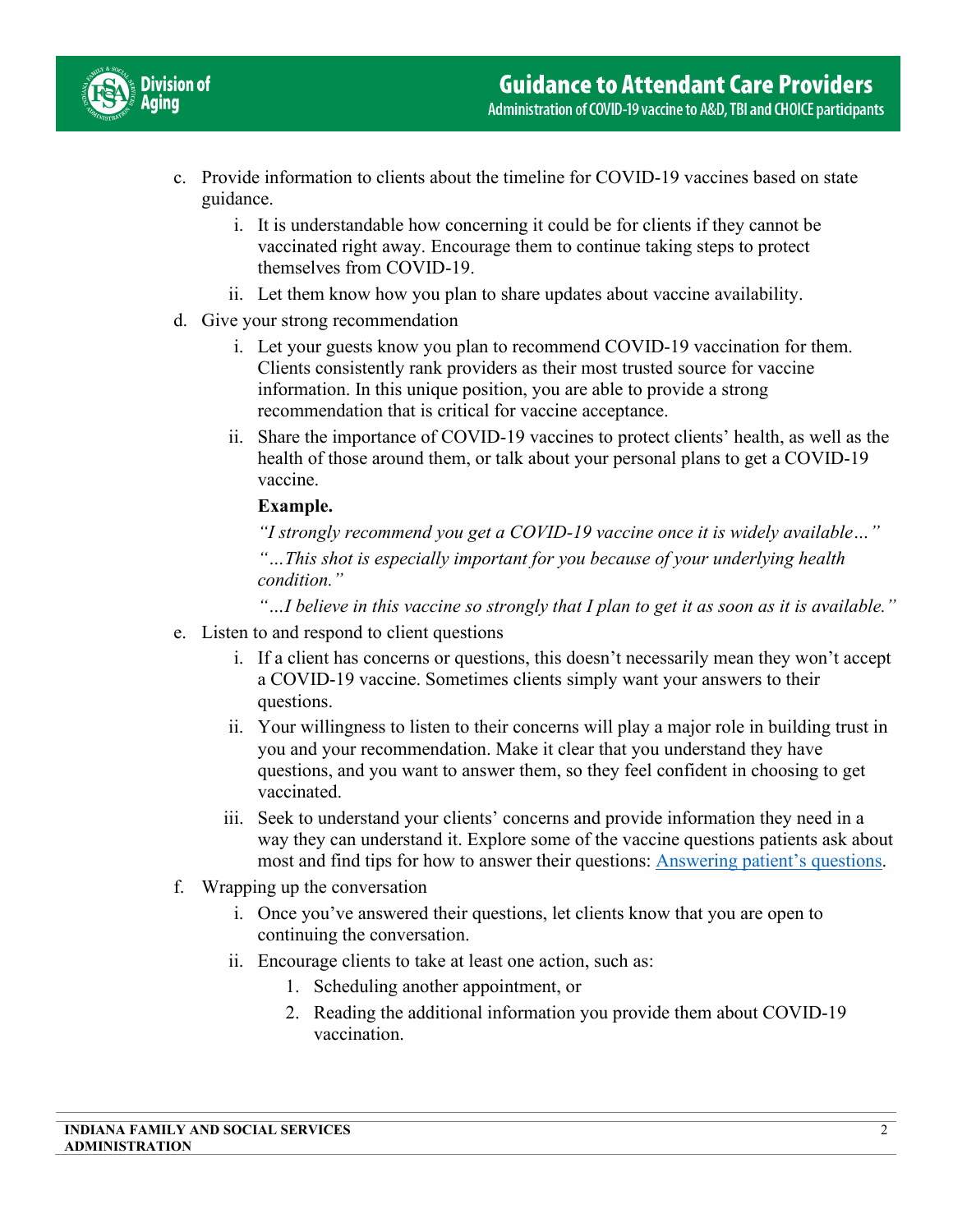

# Client questions about vaccine safety

- II. Because these vaccines are new, your clients' comfort level with when to get vaccinated will vary. Continue to remind them about the importance of getting a COVID-19 vaccine during future routine visits. Clients may ask: *How do we really know if COVID-19 vaccines are safe?* To respond, you can explain how:
	- a. The Food and Drug Administration carefully reviews all safety data from clinical trials and an authorizes emergency vaccine use only when the expected benefits outweigh potential risks.
	- b. The Advisory Committee on Immunization Practices reviews all safety data before recommending any COVID-19 vaccine for use. [Learn how ACIP makes vaccine](https://www.cdc.gov/vaccines/acip/committee/role-vaccine-recommendations.html)  [recommendations.](https://www.cdc.gov/vaccines/acip/committee/role-vaccine-recommendations.html)
	- c. FDA and CDC will continue to monitor the safety of COVID-19 vaccines, to make sure even very rare side effects are identified.
	- d. A client should not be vaccinated if he/she currently has a fever or are not feeling well, are pregnant or are younger than 16.

#### **Example:**

*COVID-19 vaccines were tested in large clinical trials to make sure they meet safety standards. Many people were recruited to participate in these trials to see how the vaccines offers protection to people of different ages, races and ethnicities, as well as those with different medical conditions.* 

# Client questions about known side effects

- III. Some COVID-19 vaccines may be more reactogenic than vaccines that people are familiar with. It is important to set this expectation with your client, in case they experience a strong reaction. Clients may ask: *How much will the shot hurt? Can it cause you to get very sick?* To respond, you can:
	- a. Explain what the most common side effects from vaccination are and how severe they may be.
	- b. Provide a comparison if it is appropriate for the client (for example, pain after receiving Shingrix for older adults who have received it).
	- c. Make sure clients know that a fever is a potential side effect and when they should seek medical care.
	- d. Let them know that symptoms typically go away on their own within a week. Also let them know when they should seek medical care if their symptoms don't go away.
	- e. Explain that the vaccine cannot give someone COVID-19.
	- f. Explain that side effects are a sign that the immune system is working.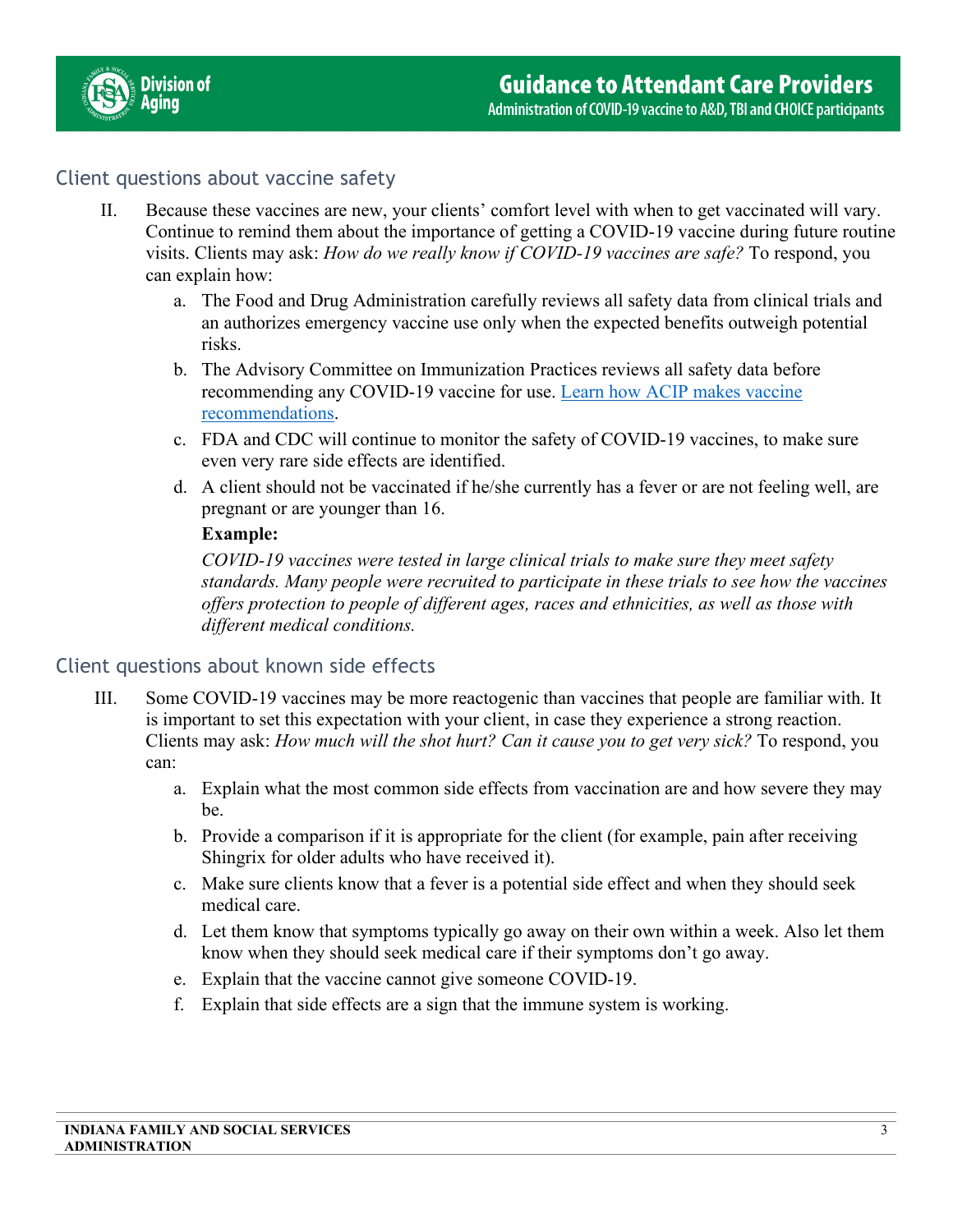

# **Example:**

*"Most people do not have serious problems after being vaccinated. We will understand more about mild side effects of the COVID-19 vaccine before we start to use it. However, your arm may be sore, red or warm to the touch. These symptoms usually go away on their own within a week. Some people report getting a headache or fever when getting a vaccine. These side effects are a sign that your immune system is doing exactly what it is supposed to do. It is working and building up protection to disease."* 

#### Client questions about unknown, serious, long-term side effects

- IV. Due to the relative speed with which these vaccines were developed, client concerns about longterm side effects are reasonable and to be expected. Clients may ask: *How do we know that these vaccines are safe when they are so new? Couldn't they cause problems that we don't know about yet? What about long-term problems?* To respond, you can:
	- a. Explain how FDA and CDC are continuing to monitor safety, to make sure even long-term side effects are identified.
	- b. Reassure clients that COVID-19 vaccines will be continuously monitored for safety after authorization, and ACIP will take action to address any safety problems detected.
	- c. Compare the potential serious risk of COVID-19 infection to what is currently known about the safety of COVID-19 vaccines.
	- d. For Pfizer, the side effects reported were fatigue at 3.8% and headache at 2%. Individuals may experience fatigue, headache or other symptoms such as fever, just as they do with a flu shot or shingles vaccine. These are temporary and indicate that your body's immune system is reacting properly.

#### **Example:**

*COVID-19 vaccines are being tested in large clinical trials to assess their safety. However, it does take time, and more people getting vaccinated before we learn about very rare or long-term side effects. That is why safety monitoring will continue. CDC has an independent group of experts that reviews all the safety data as it comes in and provides regular safety updates. If a safety issue is detected, immediate action will take place to determine if the issue is related to the COVID-19 vaccine and determine the best course of action.* 

#### Client questions about dosages

- V. The same vaccine brand must be used for both shots. Clients may ask: *How many shots am I going to need?* To respond, you can:
	- a. Explain that two shots are generally needed to provide the best protection against COVID-19 and that the shots are given several weeks apart. The first shot primes the immune system, helping it recognize the virus, and the second shot strengthens the immune response.
	- b. When applicable, assist the client in contacting his/or local Area Agency on Aging or 211 to register for a vaccine appointment.